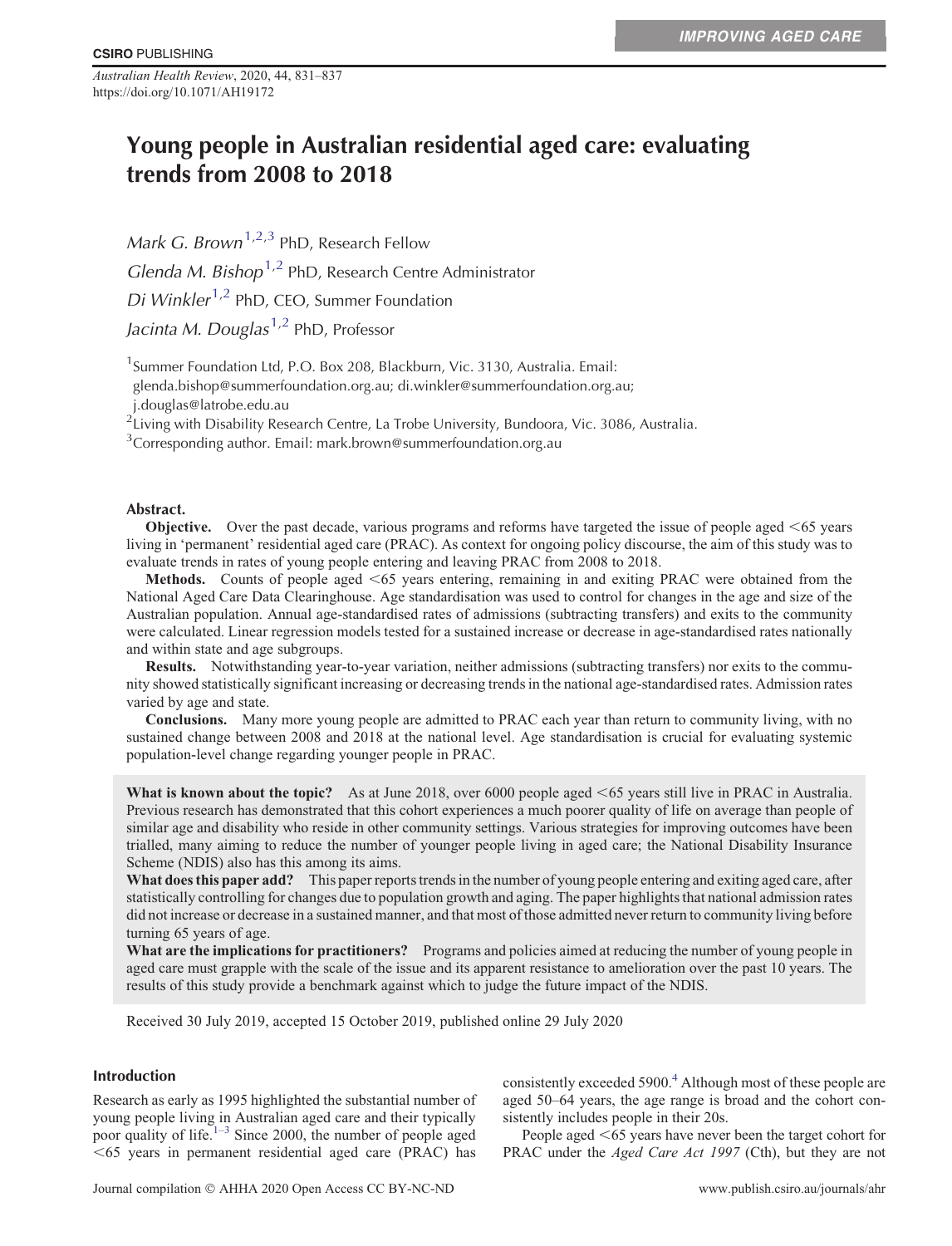deemed ineligible merely on account of age. Government policy takes the position that some younger individuals with high care needs may 'require' PRAC as the only available option for given difficult circumstances.<sup>[5](#page-5-0)</sup> Although individuals (or their families or guardians) may give formal consent, numerous cases have been found where individuals feel they have been essentially forced into PRAC through a lack of access to disability services or affordable and accessible housing.<sup>6,7</sup> This is concerning because there is evidence that, for at least some younger people in PRAC, alternative models of housing and care are feasible and greatly improve subjective well-being and social participation. $8-1$ 

Over the past decade, several initiatives have sought to reduce the number of younger people in PRAC, and have built a body of evidence on how this may be achieved.<sup>14–[16](#page-6-0)</sup> Moreover, as a result of the *National Disability Insurance Scheme Act 2013* (Cth), the National Disability Insurance Scheme (NDIS) was phased into operation from 2015 to 2019. This entitles people under 65 years of age with a disability to funding for individualised disability services and 'specialist disability accommodation'.

Given the ongoing efforts to reduce the number of young people in  $PRACT<sup>17</sup>$  it is essential to investigate whether the numbers have meaningfully changed over the past decade. Targets and trends have typically been discussed in terms of the total number of younger people living in PRAC.<sup>[17,18](#page-6-0)</sup> However, changes in this number are confounded by both mortality within the cohort and people aging out of the cohort. Therefore, the present study focuses on admissions and exits to community as the variables most relevant to policy.

On the one hand, one may expect change in admissions and exits to community on account of efforts aimed at the problem; alternatively, one could also expect increases merely on account of population growth and aging. To address this, the present study analysed the 10-year trends, controlling for changes in the age distribution of the population. Direct age standardisation was conducted using the full estimated residential population (ERP) as the denominator. To the best of the authors' knowledge, age standardisation of this aged care data has not been examined previously.

# Methods

## Data sources

The Australian Institute of Health and Welfare (AIHW) provided three extracts from the National Aged Care Data Clearinghouse database<sup>[19,20](#page-6-0)</sup> covering the 2007–08 to 2017–18 financial years: one set recording admissions, one set recording separations and another set recording enrolment in PRAC as at 30 June of that year. Each comprised counts disaggregated by age, state and financial year.

Where possible, assumptions about data quality were tested, and it was concluded these data were suitable for time series analysis (see File S1, available as Supplementary Material to this paper). The most recent ERP releases from the Australian Bureau of Statistics (ABS) were used for the calculation of agespecific rates in the general population. $21$  Both the AIHW and ABS datasets used in this study were provided in deidentified form, without any link to individuals' personal information. Therefore, ethics approval was not required for further analysis of these data.

# Measures

## Admissions (subtracting transfers)

Because admissions are recorded by PRAC service providers, admission counts ordinarily include transfers of people between PRAC facilities; over the period, a mean  $(\pm s.d.)$  of  $13.2 \pm 2.3\%$  of national admissions per year were of this kind. To more closely reflect admissions into the PRAC system, the number of 'exits to other residential aged care' were subtracted from admissions within each cross-classification. Therefore, hereafter 'admissions' refers to admissions after subtracting transfers. This adjustment assumes that for every 'exit to other residential aged care' there is a concomitant admission to PRAC in the same year. At the state level, it is possible that some transfers occurred across state boundaries, and this represents a limitation for state-level analyses (but see File S1, 'Transfers between PRAC services'). 'Admissions' also includes readmissions of people who had previously exited to community, hospital or 'other', as well as new admissions to PRAC.

#### Enrolments as at 30 June

The counts of people enrolled in permanent RAC were used as provided by the AIHW.

## **Separations**

The four remaining categories of separations were used as provided by the AIHW, namely 'exits to community', 'exits to hospital', 'deaths' and 'other exits'.

# Aging out

Given the congruence of the data (see File S1, 'Congruency'), the number of people turning 65 years of age was calculated as the remaining change in enrolments after accounting for admissions and separations.

### Estimated residential population

The ERP for each Age by State by Year group was obtained from the ABS; these figures estimate the number of usual residents as at 30 June each year.

## Analysis

'Direct' age-standardisation<sup>[22–24](#page-6-0)</sup> was used to aggregate the time series across age groups. Age-standardised estimates were derived by calculating age-specific rates (by 5-year age groups) and weighting them using the age distribution of a standard population. The 2001 ERP was used as the standard population, as recommended by the ABS.<sup>[25](#page-6-0)</sup> Both admissions and exits to the community were standardised against this general population.

Although count data typically follow a Poisson or related distribution, the normal distribution provides a good approximation when events per cell exceed  $10<sup>26</sup>$  $10<sup>26</sup>$  $10<sup>26</sup>$  Therefore, in the present study, 10-year trends were evaluated by linear ordinary least squares regression. Each regression equation modelled an aged-standardised population rate (expressed as events per 100 000 ERP). 'Year' was treated as an interval variable, with 2008 coded as 0 and 2018 coded as 10.

When modelling disaggregated rates, to achieve 10 events per cell, rates for the jurisdictions that in 2018 contained less than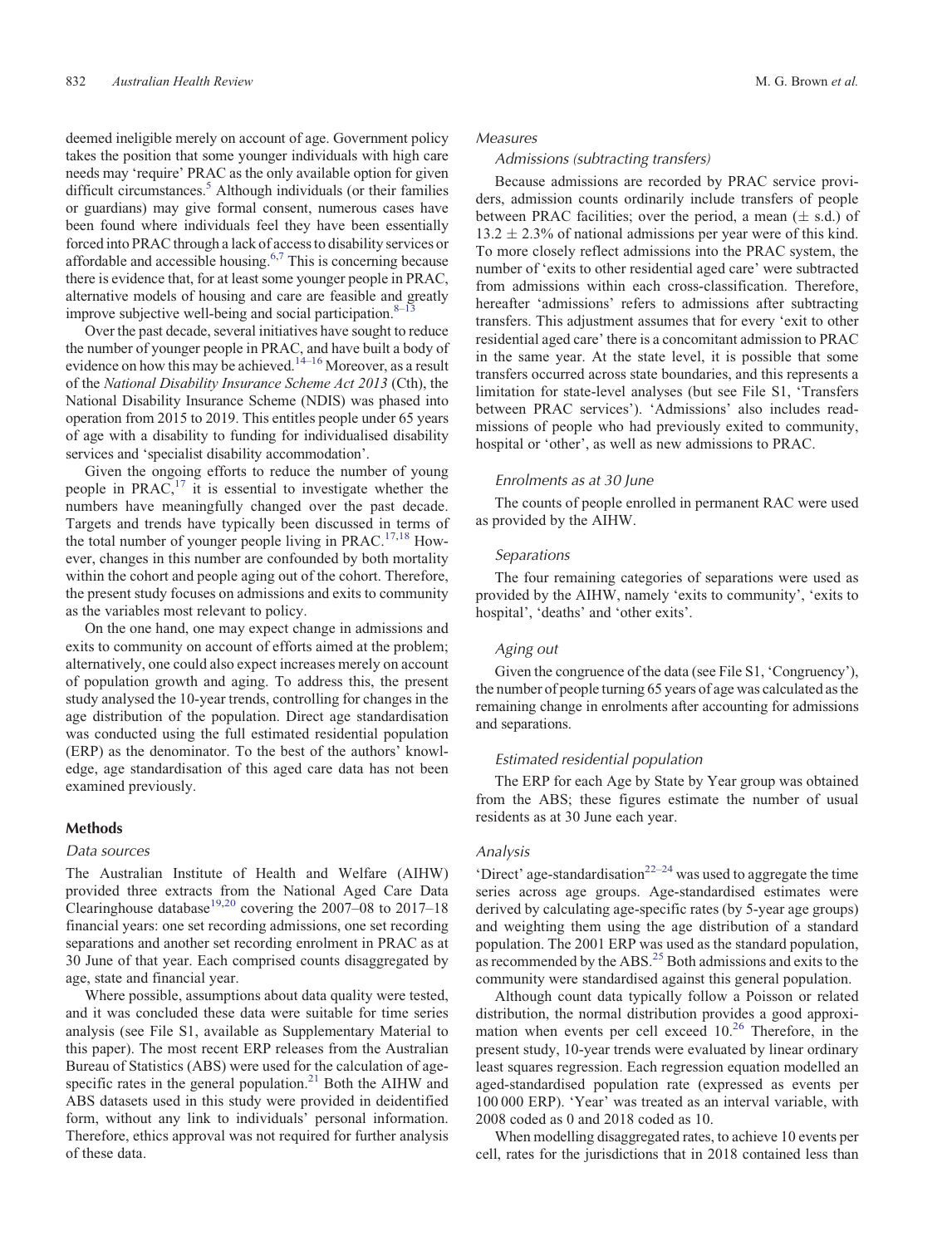|                                              | Year (ending 30 June) |        |       |        |        |      |      |       |      |      |        |
|----------------------------------------------|-----------------------|--------|-------|--------|--------|------|------|-------|------|------|--------|
|                                              | 2008                  | 2009   | 2010  | 2011   | 2012   | 2013 | 2014 | 2015  | 2016 | 2017 | 2018   |
| Admissions minus transfers                   | 2073                  | 2113   | 2162  | 2147   | 2122   | 2370 | 2495 | 2261  | 2344 | 2301 | 2187   |
| Separations                                  |                       |        |       |        |        |      |      |       |      |      |        |
| Exit by death                                | 892                   | 962    | 925   | 984    | 973    | 1007 | 1062 | 977   | 985  | 1041 | 1048   |
| Exit to community                            | 168                   | 192    | 175   | 168    | 163    | 160  | 200  | 222   | 199  | 184  | 198    |
| Exit to hospital                             | 109                   | 98     | 120   | 66     | 99     | 88   | 96   | 98    | 119  | 93   | 80     |
| Exit to 'other'                              | 152                   | 170    | 180   | 217    | 201    | 229  | 199  | 149   | 152  | 118  | 136    |
| Aging out                                    | N/A                   | 799    | 785   | 817    | 876    | 867  | 865  | 841   | 893  | 872  | 919    |
| Admissions minus (separations $+$ aging out) | N/A                   | $-108$ | $-23$ | $-105$ | $-190$ | 19   | 73   | $-26$ | $-4$ | $-7$ | $-194$ |
| Enrolments (at 30 June)                      | 6613                  | 6505   | 6482  | 6377   | 6187   | 6206 | 6279 | 6253  | 6249 | 6242 | 6048   |

**Table 1. Permanent residents of residential aged care, aged 0–64 years, and components of change**

10% of the population under 65 years of age (Northern Territory, Australian Capital Territory, Tasmania and South Australia) were pooled. Age groups were also pooled for the same reason, leading to three brackets (0–49, 50–59, 60–64 years) for admissions and two brackets (0–59, 60–64 years) for exits to the community. Pooling of states and age groups used the same agestandardisation procedures already described. To control Type 1 error rates, three models were hierarchically compared: an Age only model, a State  $\times$  Age model and a full interaction model (State  $\times$  Age  $\times$  Year). Robustness of regression results was checked by replicating each linear model using iterated reweighted least squares fitting[.27](#page-6-0) No meaningful differences were found, and therefore these are not reported in this paper.

Where appropriate, data are presented as the mean  $\pm$  s.d.

## **Results**

Table 1 presents the time series of simple counts of admissions, separations and enrolments. It is seen that in eight of the 10 years the number of people leaving the cohort exceeded new admissions, such that enrolments fell. As a result, there were 565 (8.5%) fewer people in the cohort at 30 June 2018 compared with 30 June 2008. However, exits to community consistently accounted for less than 10% of annual turnover (mean 8.1  $\pm$  0.8%); 80.2%  $\pm$  1.5% of annual turnover was accounted for by deaths and aging out.

Over the period, there were  $2250.2 \pm 126.3$  admissions per year and  $186.1 \pm 19.7$  exits to community per year. Thus, for every one person who returned to community living over the period, a mean of  $12.3 \pm 1.2$  were newly admitted.

In every year analysed, for all PRAC variables, counts were consistently skewed greatly towards older age groups, such that the 50–64 years subgroup accounted for the great majority of admissions, enrolments and exits. Meanwhile, the size and age distribution of the general population (the ERP) changed over the same period. [Fig. 1](#page-3-0) shows the age distributions for each variable, comparing 2008 with 2018, and demonstrates that trends apparent in the crude counts of admissions and exits are likely confounded with population change. Age standardisation is therefore required.

## Age-standardised rates

## Admissions

[Fig. 2](#page-4-0) presents the national age-standardised rates for admissions. It can be seen that, in age-standardised terms, the admission rate had periods of both decrease and increase; rates were at their highest in 2014 (10.52) and lowest in 2018 (8.65). However, by simple regression ( $y = bx + c$ ), the linear trend for the period was not statistically significant  $(b = -0.06; 95\%$  confidence interval  $(CI) -0.15$ , 0.04;  $t(9) = -1.196$ ;  $P = 0.262$ ).

Multiple hierarchical regression modelled age-standardised admission rates by age and state, and tested for possible linear trends within subgroups that may be obscured in the national aggregation. The Age only model was significant and explained over 90% of the variance in admissions  $(F_{2,162} = 3290.00,$  $P < 0.001$ , adjusted  $R^2 = 0.98$ , Akaike information criterion  $(AIC) = 1056.23$ .

The Age  $\times$  State model was also significant ( $F_{14,150} = 914.20$ ,  $P < 0.001$ , adjusted  $R^2 = 0.99$ , AIC = 959.87). Moreover, it explained a significant additional 1% variance in comparison with the Age only model  $(F_{\text{change12,150}} = 13.89, P < 0.001)$ .

The full interaction model (Age  $\times$  State  $\times$  Year) was also significant ( $F_{29,135} = 457.40, P < 0.001$ , adjusted  $R^2 = 0.99$ , AIC = 966.85). However, compared with the Age  $\times$  State model, there was no significant additional variance explained  $(F_{change15,135} = 1.35, P = 0.183)$ . Therefore, the Age  $\times$  State model was selected as the most parsimonious. [Table 2](#page-4-0) presents the parameter estimates and standard errors for each term of this model. [Table 3](#page-4-0) presents the predicted age-standardised admission rate for each Age  $\times$  State combination, as derived from this model. It is seen that, in every geographic group, admission rates increase with age, notwithstanding some variation between states.

#### Exits to community

[Fig. 3](#page-4-0) presents the national age-standardised rates for exits to community. It can be seen that, like admissions, the exit to community rate has had periods of both decrease and increase; the rate was at its highest in 2015 (0.95) and lowest in 2013 (0.69). However, by simple regression, the linear trend for the period was not statistically significant ( $b = -0.001$ ; 95% CI  $-0.015$ ,  $0.015$ ;  $t(9) = -0.021$ ;  $P = 0.983$ ).

It was originally planned to model rates of exit to community by Age, State and Year, paralleling the analyses for admissions. However, given the very small numbers of people who exit to community each year, the counts per cell were sparse, making it inappropriate to adopt a normal approximation approach. Therefore, no attempt was made to model trends within subgroups for this variable.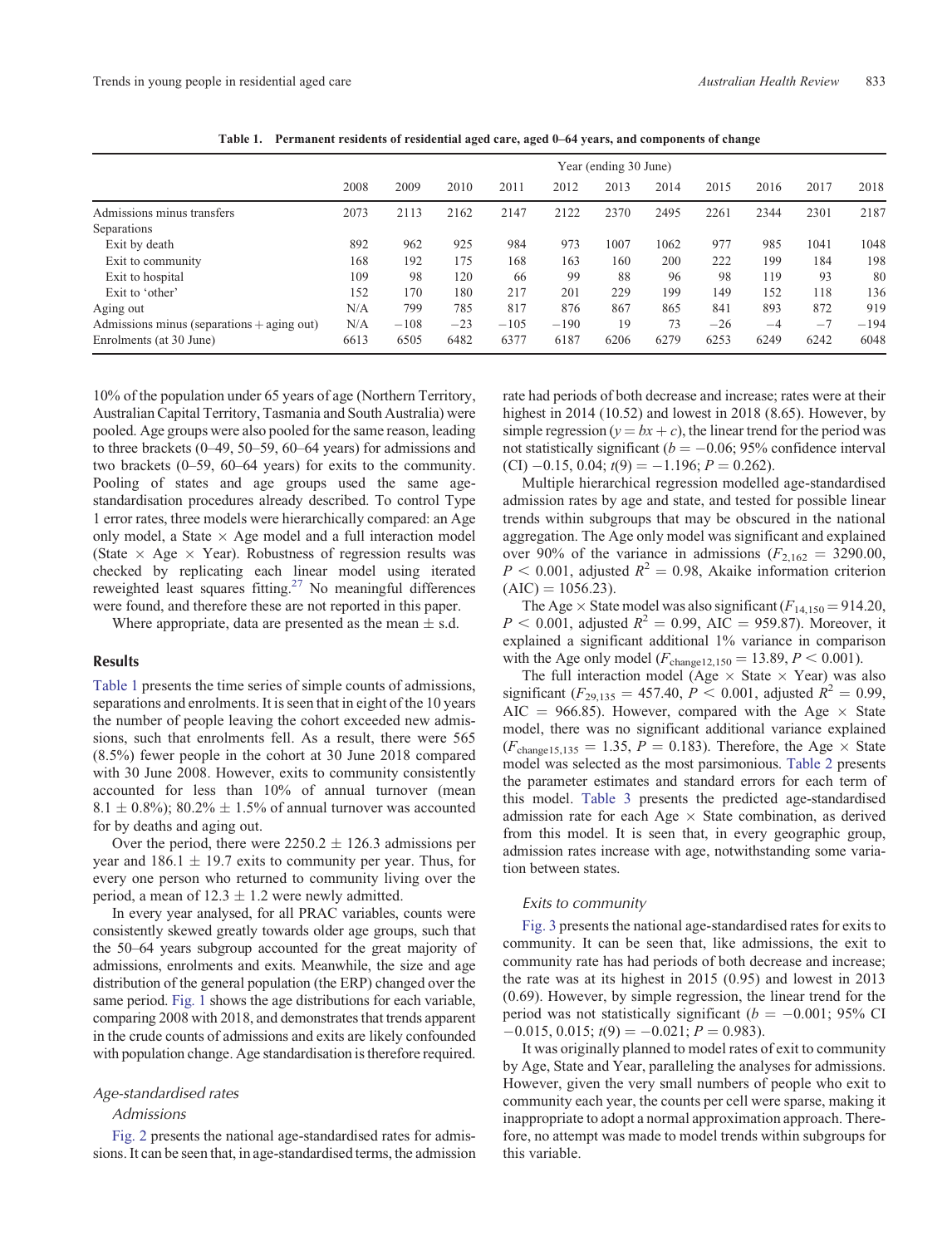<span id="page-3-0"></span>

**Fig. 1.** Population pyramids, for people aged 0–64 years, comparing the age distribution for each variable in 2008 and 2018. ERP, estimated resident population.

# Discussion

The number of younger people entering and leaving PRAC in Australia would be expected to change over time merely on account of population growth and aging. The present study

shows that, after controlling for changes in population and age distribution, at the national level neither rates of admission nor rates of exit to community show statistically significant evidence of a sustained increase or decrease between 2007 and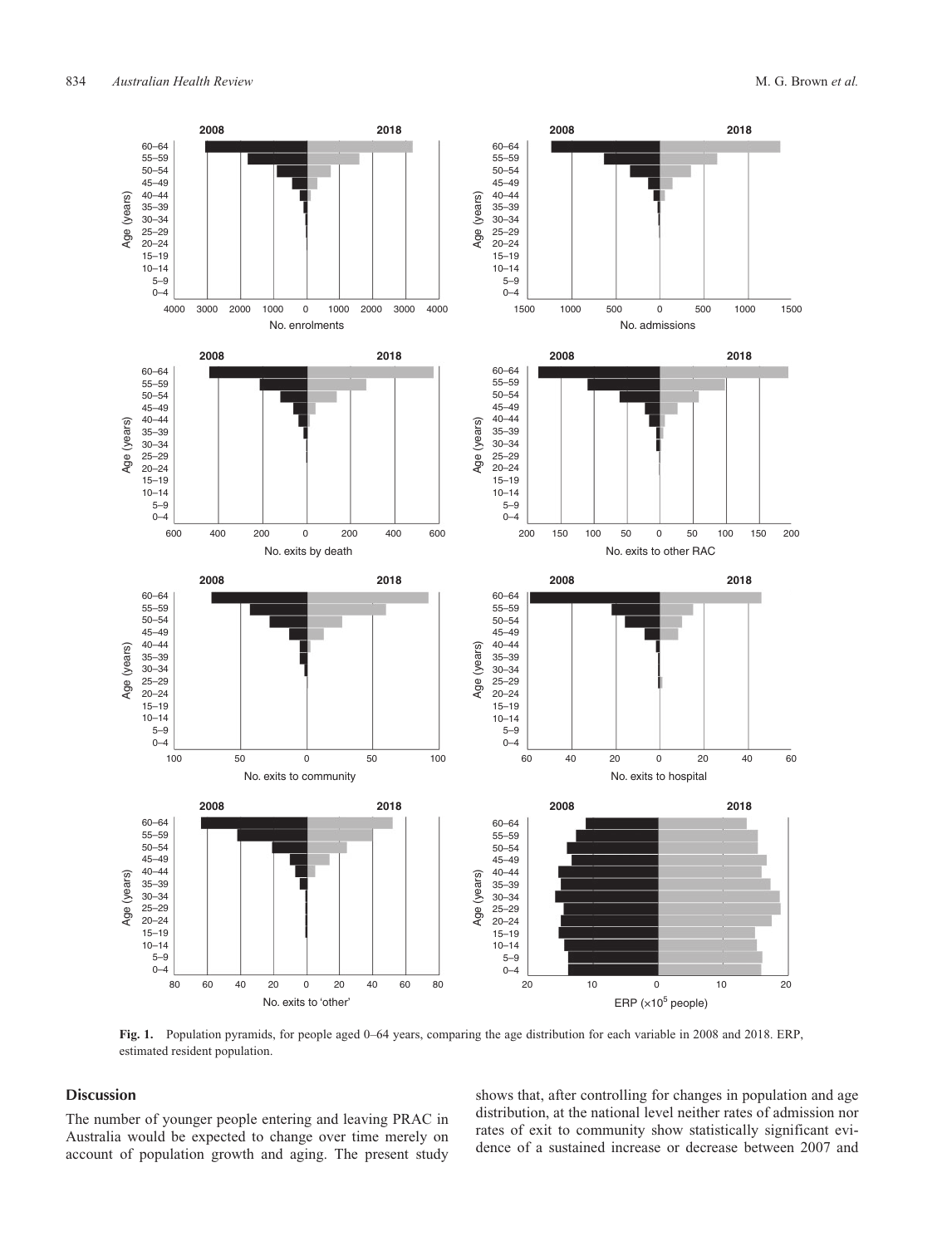<span id="page-4-0"></span>

**Fig. 2.** Age-standardised admissions per 100 000 estimated resident population (ERP). Age-standardised admissions were calculated by subtracting transfers ('exits to other residential aged care') from the yearly admissions. The linear trend represents a simple regression ( $y = bx + c$ ), which was not statistically significant for these data ( $b = -0.06$ ; 95% confidence interval  $-0.15$ , 0.04;  $t(9) = -1.196$ ;  $P = 0.262$ ).

#### Table 2. Parameter estimates for Age  $\times$  State regression model of age**standardised admissions**

Note, State:New South Wales and Age:60–64 years are the reference groups represented by the intercept term. Vic., Victoria; Qld, Queensland; WA, Western Australia

| Term                                     | Parameter estimate | s.e. | $P$ -value |
|------------------------------------------|--------------------|------|------------|
| Intercept                                | 100.03             | 1.27 | < 0.001    |
| $Age:0-49$ years                         | $-98.38$           | 1.80 | < 0.001    |
| Age: $50 - 59$ years                     | $-68.17$           | 1.80 | < 0.001    |
| State: Vic.                              | $-10.87$           | 1.80 | < 0.001    |
| State:Old                                | $-9.83$            | 1.80 | < 0.001    |
| State: WA                                | $-21.39$           | 1.80 | < 0.001    |
| State:Other                              | $-9.67$            | 1.80 | < 0.001    |
| Age: $0-49$ years $\times$ State: Vic    | 10.76              | 2.55 | < 0.001    |
| Age: $0-49$ years $\times$ State: Old    | 9.33               | 2.55 | < 0.001    |
| Age: $0-49$ years $\times$ State: WA     | 20.97              | 2.55 | < 0.001    |
| Age: $0-49$ years $\times$ State: Other  | 9.60               | 2.55 | < 0.001    |
| Age: $50-59$ years $\times$ State: Vic   | 8.33               | 2.55 | < 0.01     |
| Age: $50-59$ years $\times$ State: Qld   | 4.56               | 2.55 |            |
| Age: $50-59$ years $\times$ State: WA    | 14.02              | 2.55 | < 0.001    |
| Age: $50-59$ years $\times$ State: Other | 5.99               | 2.55 | < 0.05     |

**Table 3. Predicted age-standardised admission rate (per 100 000 estimated resident population) by age and state** NSW, New South Wales; WA, Western Australia

| Age (years) |            | State or territory |            |       |       |  |  |  |
|-------------|------------|--------------------|------------|-------|-------|--|--|--|
|             | <b>NSW</b> | Victoria           | Oueensland | WΑ    | Other |  |  |  |
| $0 - 49$    | 1.65       | 1.54               | 1.14       | 1.23  | 1.58  |  |  |  |
| $50 - 59$   | 31.86      | 29.32              | 26.58      | 24.49 | 28.19 |  |  |  |
| $60 - 64$   | 100.03     | 89.16              | 90.19      | 78.64 | 90.36 |  |  |  |

2018. Today, as it was a decade ago, many more people under 65 years of age enter PRAC than return to community living. However, the total number of younger people in PRAC has not increased due to the effects of mortality and aging out.



2008 2009 2010 2011 2012 2013 2014 2015 2016 2017 2018  $\Omega$ Year, ending 30 June

**Fig. 3.** Age-standardised exits to community per 100 000 estimated resident population (ERP). The linear trend represents a simple regression  $(y = bx + c)$ , which was not statistically significant for these data  $(b = -0.001; 95\%$  confidence interval -0.015, 0.015;  $t(9) = -0.021$ ,  $P = 0.983$ .

0.10

Age-standardised exists to community

Age-standardised exists to community

This is not to say that rates were static or that initiatives and reforms did not have an impact, but that, overall, decreases in some years were offset by increases in others. It is worth noting the observed decrease in age-standardised admissions between 2009 and 2012. This reduction over 4 years loosely corresponds to the intake period of the A\$244 million Young People in Residential Aged Care (YPIRAC) program, a Council of Australian Governments (COAG) initiative that aimed to reduce the number of younger people in PRAC over 5 years by 425–689 people.<sup>18</sup> Although the present study cannot establish cause and effect, the COAG program is a plausible explanation for this short-term reduction in admissions.<sup>[18,28](#page-6-0)</sup>

Despite the decrease from 2009 to 2012, in the following 2 years (2012–14) the admission rate increased sharply and exceeded the 2009 rate, effectively offsetting the earlier reductions. Although it may have been expected that the conclusion of the COAG program would see rates return to previous (agestandardised) levels, the reasons underlying a further increase in admissions is unclear. One possibility is that there were 2–3 years of anticipation between the Productivity Commission recommending an NDIS in  $2011^{29}$  $2011^{29}$  $2011^{29}$  and the implementation of the first NDIS trial sites in 2015.<sup>[30](#page-6-0)</sup> Preparation for NDIS may have meant that development of disability services and accommodation slowed in expectation of better opportunities arising under the NDIS.

Although the NDIS was phased into full geographical coverage between 2015 and 2019, one would not necessarily expect to see a marked change in admission and exit rates immediately reflected. In addition to the time involved in assessing eligibility and individual funding plans for NDIS participants, participants may need considerable time to arrange suitable housing and services. Moreover, despite the availability of funding, there remains a considerable undersupply of disability services, and in particular specialist disability accommodation.<sup>[1,](#page-5-0)[17,31,32](#page-6-0)</sup> This notwithstanding, the present study shows that the agestandardised admission rate for 2018 was an 11-year low. This low rate may be the first sign of an effect of the NDIS, but it remains to be seen whether it will be sustained or reduce further in subsequent years. Only sustained reductions would provide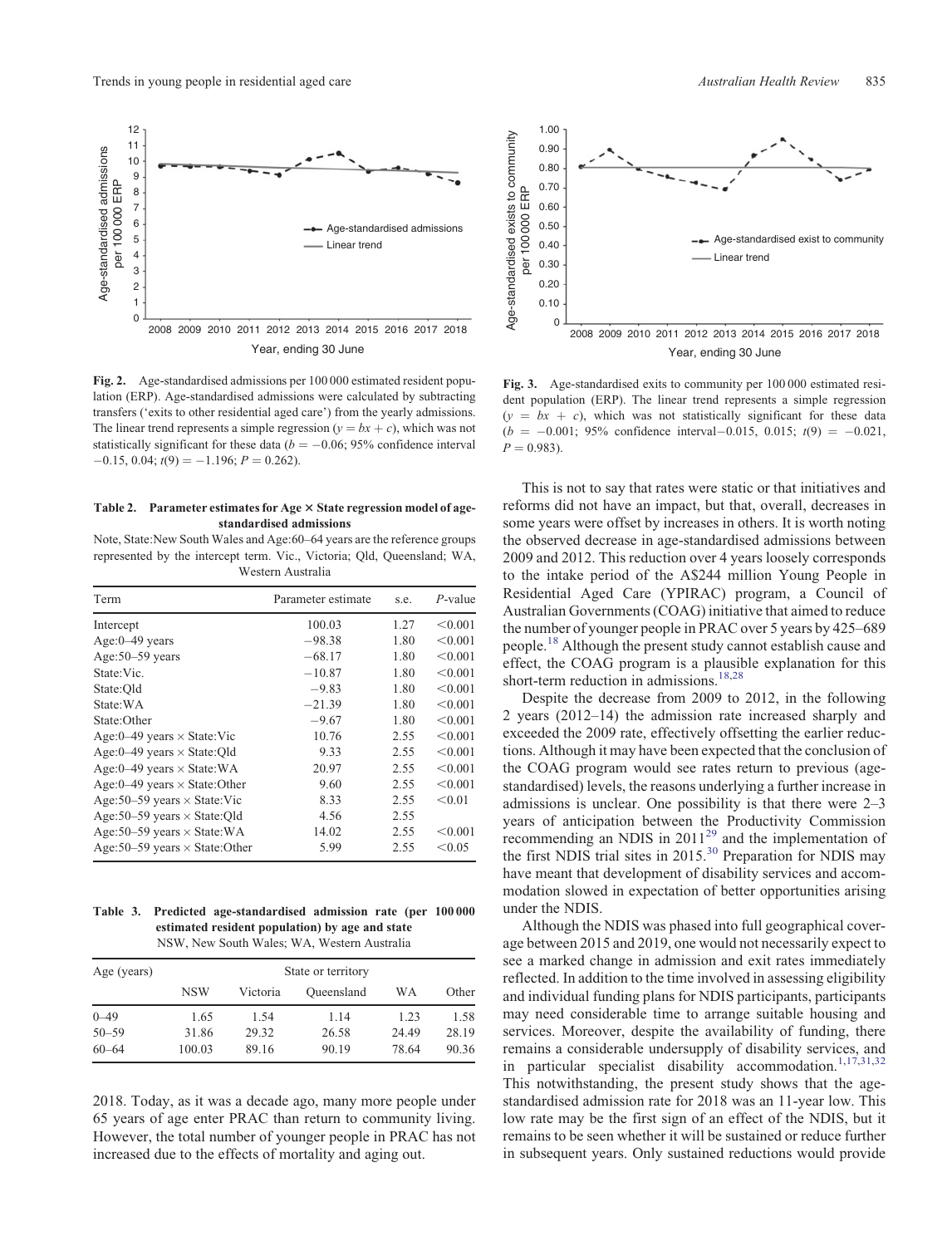<span id="page-5-0"></span>evidence of effective systemic change that will scale with population growth. As for exits to community, recent NDIS statistics imply young people in PRAC have only recently joined the scheme, with 881 NDIS participants as at 31 March 2017, rising to 4093 participants as at  $31$  March 2019.<sup>[33](#page-6-0)</sup> Therefore, there was not sufficient time by the final data point of our time series (year ending 30 June 2018) for most of these participants to achieve exit to community.

Regarding differences in admission rates within Age and State, time trends within subgroups were not of sufficient magnitude to reach statistical significance. The average differences between jurisdictions in admission rates may relate to differences in policies and systems, as well as to how people are distributed between metropolitan, regional and remote areas and patterns of inter- and intrastate migration (of people with disability vs those without). Therefore, although state and territory rates may be used as benchmarks for the corresponding state and territory, it is not necessarily appropriate to benchmark states and territories against each other.

The results of the present study highlight that, with PRAC being so strongly correlated with age, age-standardisation is essential for drawing meaningful comparisons over time. The present study used the ERP as a denominator on which to age standardise. This has the advantage of being a reliable, clearly defined statistic that can be obtained each year to easily update these time series. Its use reflects the logic that all individuals have a chance of acquiring severe disability before the age of 65 years, and therefore a chance of entering PRAC. Moreover, it controls for population growth and aging without introducing confounding variance from shifting definitions of different target subpopulations. We suggest that linear trend analysis provides a useful way to detect sustained long-term change in these rates.

Naturally, there are limitations to what can be inferred from these time series. This occurs because data are recorded by the aged care provider in high-level categories that do not capture some relevant context. For example, exits to community likely include instances where someone with a terminal illness chooses to return home to die; they may also include instances where someone briefly returns to community but is then readmitted to the same, or a different, aged care facility. More generally, admission and exit rates do not directly speak to the quality of life experienced by younger people in PRAC, those who leave PRAC or those who avoid admission in the first place. For example, admission counts may be reduced on paper by shifting responsibility to hospitals or restricting access to PRAC, but this would not necessarily represent a better quality of life for individuals with high support needs.

## Conclusion

The present findings provide a basis for understanding the magnitude of the issue regarding younger people in PRAC and raise questions about what constitute reasonable targets for the future. Progress may depend on further research into the pathways, care needs and life expectancies of younger people in PRAC, and policy clarity on which systems (health, disability or aged care) are expected to take responsibility for which cohorts. Whatever the way forward, progress should be tracked in terms of age-standardised rates of admission and exit to community and whether sustained reduction is achieved in the long term.

## Competing interests

There are no competing interests for any of the authors.

#### Acknowledgements

The authors acknowledge the Australian Institute of Health and Welfare for curation of the aged care data and responding to our request for extracts to analyse for this manuscript. The authors thank Natalie Rinehart and Ro Roberts for providing critical feedback on a draft, as well as Summer Foundation staff for insightful thoughts and feedback at various stages of the project.

#### References

- 1 Cameron C, Pirozzo S, Tooth L. Long-term care of people below age 65 with severe acquired brain injury: appropriateness of aged care facilities. *Aust N Z J Public Health* 2001; 25: 261–264. doi:[10.1111/j.1467-842X.](http://dx.doi.org/10.1111/j.1467-842X.2001.tb00574.x) [2001.tb00574.x](http://dx.doi.org/10.1111/j.1467-842X.2001.tb00574.x)
- 2 Moylan M, Dey P, McAlpine E. A national research project examining the placement of younger people with a disability in nursing homes for the aged: a report to the Disability Services Sub Committee. Sydney: Ageing & Disability Department; 1995.
- 3 Winkler D, Farnworth L, Sloan S. People under 60 living in aged care facilities in Victoria. *Aust Health Rev* 2006; 30: 100–8. doi[:10.1071/](http://dx.doi.org/10.1071/AH060100) [AH060100](http://dx.doi.org/10.1071/AH060100)
- 4 Summer Foundation. Senate inquiry into the adequacy of existing residential care arrangements available for young people with severe physical, mental or intellectual disabilities in Australia. Melbourne: Summer Foundation Ltd; 2015.
- 5 Parliament of Australia. Chapter 4 young people in residential aged care. In: Humphery E, McDonald C, Short P, Peake L, Zappe I, editors. Quality and equity in aged care. Vol. 4. Canberra: Parliament of Australia; 2005. pp. 79–130. Available at: [https://www.aph.gov.](https://www.aph.gov.au/Parliamentary_Business/Committees/Senate/Community_Affairs/Completed_inquiries/2004-07/aged_care04/report/c04) [au/Parliamentary\\_Business/Committees/Senate/Community\\_Affairs/](https://www.aph.gov.au/Parliamentary_Business/Committees/Senate/Community_Affairs/Completed_inquiries/2004-07/aged_care04/report/c04) [Completed\\_inquiries/2004-07/aged\\_care04/report/c04](https://www.aph.gov.au/Parliamentary_Business/Committees/Senate/Community_Affairs/Completed_inquiries/2004-07/aged_care04/report/c04) [verified 14 June 2019].
- 6 Barry S, Knox L, Douglas JM. 'Time's up': the experience of entering residential aged care for young people with acquired neurological disorders and their families. *Brain Impair* 2019; 20: 37–48. doi[:10.](http://dx.doi.org/10.1017/BrImp.2018.13) [1017/BrImp.2018.13](http://dx.doi.org/10.1017/BrImp.2018.13)
- 7 Winkler D, Sloan S, Callaway L. Younger people in residential aged care: support needs, preferences and future directions. Melbourne: Summer Foundation Ltd; 2007.
- 8 Department of Human Services. Creating new opportunities: responding to the needs of younger people in Victoria's residential aged care services. Melbourne: Department of Human Services; 2005.
- 9 Sloan S, Callaway L, Winkler D, McKinley K, Ziino C, Anson K. Changes in care and support needs following community-based intervention for individuals with acquired brain injury. *Brain Impair* 2009; 10: 295–306. doi[:10.1375/brim.10.3.295](http://dx.doi.org/10.1375/brim.10.3.295)
- 10 Strettles B, Bush M, Simpson G, Gillet L. Accommodation in NSW for adults with high care needs after traumatic brain injury. Sydney: Motor Accident Authority; 2005.
- 11 Winkler D, Callaway L, Sloan S, Holgate N. Everyday choice making: outcomes of young people with acquired brain injury after moving from residential aged care to community-based supported accommodation. *Brain Impair* 2015; 16: 221–35. doi[:10.1017/BrImp.2015.32](http://dx.doi.org/10.1017/BrImp.2015.32)
- 12 Winkler D, Farnworth L, Sloan S, Brown T. Moving from aged care facilities to community-based accommodation: outcomes and environmental factors. *Brain Inj* 2011; 25: 153–68. doi[:10.3109/02699052.](http://dx.doi.org/10.3109/02699052.2010.541403) [2010.541403](http://dx.doi.org/10.3109/02699052.2010.541403)
- 13 Winkler D, Farnworth L, Sloan S, Brown T, Callaway L. Comparison of people with ABI living in two accommodation settings: shared supported accommodation and residential aged care. *Brain Impair* 2010; 11: 313–25. doi:[10.1375/brim.11.3.313](http://dx.doi.org/10.1375/brim.11.3.313)